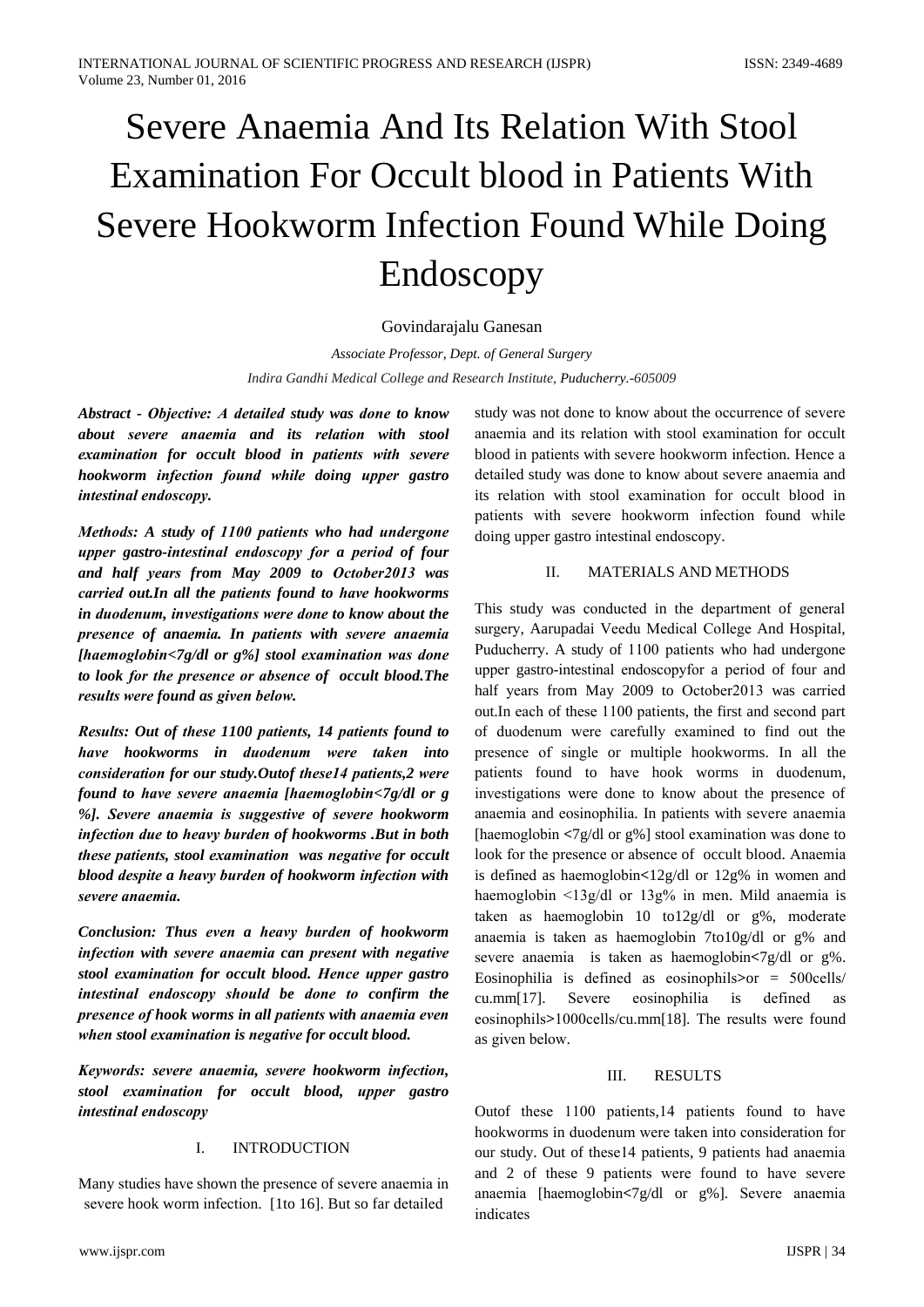significant loss of blood which will occur only due to heavy burden of hook worms in severe hook worm infection.

## a. Severe anaemia and its relation with stool examination for occult blood.

In both the patients with severe anaemia in our study[haemoglobin 2.1 g%,3.2g%], stool examination was negative for occult blood despite heavy burden of hook worm infection with severe anaemia(Fig1, 2).

## b. Severe anaemia with negative stool examination for occult blood and its relation with eosinophilia.

1. Out of the 2 patients with severe anaemia with negative stool examination for occult blood in our study, one patient had severe eosinophilia [absolute eosinophil count-1100] cells/cu.mm] but the other patient did not have eosinophilia[absolute eosinophil count-366cells/cu.mm].

2. Other studies have also shown the occurence of severe anaemia with eosinophilia<sup>[7,14]</sup>.

3. Studies have also shown the occurence of severe an aemia without eosinophilia<sup>[2,3,10,11]</sup>.

4. Multiple hookworms in duodenum with severe anaemia [haemoglobin 2.1 g %] due to heavy burden of hookworm infection but without eosinophilia [absolute eosinophil count-366 cells/cu. mm] is shown in fig 1.

5. Multiple hookworms in duodenum with severe anaemia [haemoglobin 3.2 g %] due to heavy burden of hookworm infection with severe eosinophilia [absoluteeosinophil count-1100 cells/cu. mm lis shown in fig 2.

## IV. **DISCUSSION**

Hookworm is one of the most common parasites in the world, about 1.3 billion of people are infected globally[2]. It is also a common cause of occult gastrointestinal bleeding and anemia especially in the tropical countries[2]. There are two human-specific hookworms, namely Ancylostoma duodenale and Necator americanus[2].

Gastrointestinal blood loss associated with hookworm infestation is always occult but massive bleeding is uncommon<sup>[2]</sup>. Although it is less common than other diseases such as neoplasm and ulcer, parasite infection should always be considered as a differential diagnosis in patients with iron-deficiency anemia and unexplained gastrointestinal blood loss, especially in poor sanitary areas [2]. A heavy worm burden, a prolonged duration of infection, and an inadequate iron intake may result in iron deficiency anemia (IDA) in heavy infection[3]. The

presence of more than 40 adult hookworms has been reported to be adequate to cause a host hemoglobin level of less than 6.82 mmol/L, especially if the initial iron stores of the host were not adequate[16].

The most common laboratory findings are eosinophilia and iron deficiency anemia resulting from chronic occult blood loss[14]. However, patients with hookworm infection may present with acute massive gastrointestinal bleeding [14]. Furthermore, the degree of anemia depends on hookworm burdens and the species, because Ancylostoma duo denale causes more blood loss than Necatoramericanus[14].

The most common hookworm-related disease in man is iron deficient anemia (IDA), as was seen in both our patients[19]. This occurs when the adult parasites cause intestinal blood loss[19]. The teeth of the adult worm allow it to grip the villus of intestinal mucosa<sup>[19]</sup>. The worm secretes an anticoagulant that facilitates ingestion of blood and juices from the host[19]. They periodically change their location, leaving bleeding points[19]. This can lead to multiple, different stage ulcers[19]. The mechanism of blood loss is not only mechanical through mucosal injury by worm sucking blood but also chemical[19]. The adult hookworms release anti-clotting agents (one of these, a novel factor VIIa/tissue factor inhibitor) [19]. Each worm sucks between 0.1 and 0.4 mL of blood/day[19]. It can be responsible for a blood loss of up to 250 mL/day in heavy infection[19]. The severity of blood loss in hookworm disease depends on the acuteness and magnitude of infestation[19]. Acute heavy infection is usually presented as bloody or tarry stools, whereas chronic infestation is usually associated with occult bleeding only with the presence of occult blood in stool examination [19].

Severe anaemia and its relation with stool examination for occult blood.

a. In both the patients in our study, stool examination was negative for occult blood despite heavy burden of hookworm infection with severe anaemia (Fig1, 2).

b. But in many studies, stool examination was positive for occult blood in patients with heavy burden of hook worm infection with severe anaemia  $[2,3,9]$  to 11,14,19]. This is the expected results in heavy burden of hook worm infection with severe anaemia produces significant loss of blood in the small intestine.

c.Hence stool examination with negative result for occult blood despite heavy burden of hook worm infection with severe anaemia seen in our study is unexpected, extremely rare and is only very rarely reported in the literature.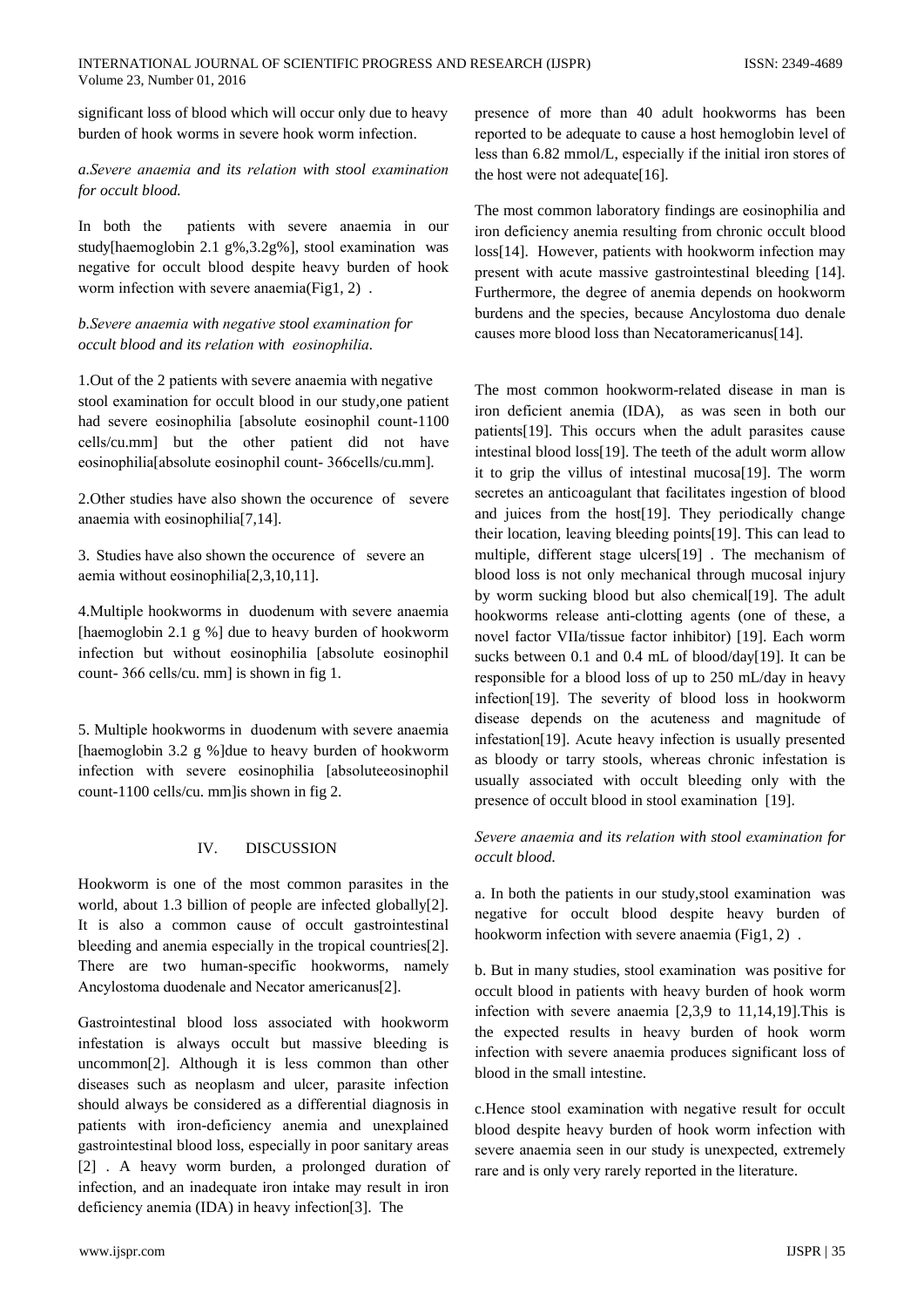d. Only in one study, stool examination was negative for occult blood despite heavy burden of hookworm infection with severe anaemia[1].

Importance of upper gastro intestinal endoscopy in the diagnosis of hookworm infection.

a.In both our patients, stool examination was negative for occult blood despite a very heavy burden of hookworm infection with severe anaemia.

b. In both our patients, hookworm infection could be diagnosed despite negative stool examination for occult blood only by doing upper gastro intestinal endoscopy.

c. Hence upper gastro intestinal endoscopy is an extremely useful investigation and is very helpful in the diagnosis of hookworm infection even when stool examination is negative for occult blood.

#### $V_{\cdot}$ **CONCLUSION**

1.In both our patients with severe anaemia due to severe hookworm infection, stool examination was negative for occult blood.

2. Thus even a very heavy burden of hookworm infection with severe anaemia can present with negative stool examination for occult blood.

3. Hence upper gastro intestinal endoscopy should be done to confirm the presence of hookworms in all patients with anaemia in tropical countries even when stool examination is negative for occult blood.

#### VI. **ACKNOWLEDGEMENT**

The author sincerely thanks the staff nurse Nithya who was assisting the author while doing endoscopy and the staff nurses A.K.Selvi and Nithya for their immense help rendered to the author while conducting this work. The author acknowledges the immense help received from the scholars whose articles are cited and included in references of this manuscript.

## **REFERENCES**

- [1] Hyun HJ, Kim EM, Park SY, Jung JO, Chai JY, Hong ST.A case of severe anemia by Necatoramericanus infection in Korea. J Korean Med Sci. 2010 Dec; 25(12): 1802-4.
- [2] Wu KL, Chuah SK, Hsu CC, ChiuKW, Chiu YC, Changchien CS. Endoscopic Diagnosis of Hookworm Disease of the Duodenum: A Case Report. J Intern Med Taiwan 2002;13:27-30.
- [3] Kuo YC, Chang CW, Chen CJ, Wang TE, Chang WH, Shih SC. Endoscopic Diagnosis of Hookworm Infection That

Caused Anemia in an Elderly Person.International Journal of Gerontology.2010; 4(4): 199-201

- [4] Nakagawa Y, Nagai T, Okawara H, Nakashima H, Tasaki T, Soma W, et al. Comparison of magnified endoscopic images Ancylostomaduodenale (hookworm) of and Anisakissimplex. Endoscopy 2009;41(Suppl. 2):E189
- [5] Basset D, Rullier P, Segalas F, Sasso M. Hookworm discovered in a patient presenting with severe irondeficiency anemiaMed Trop (Mars). 2010 Apr;70(2):203-4
- [6] Lee T.-H., Yang J.-c., L in J.-T., LuS.-C.and Wang T.-H. Hookworm Infection Diagnosed by Upper Gastrointestinal Endoscopy: - Report of Two Cases with Review of the Literature—. Digestive Endoscopy, 1994 6(1): 66-72
- [7] AnjumSaeed, HumaArshadCheema, ArshadAlvi, Hassan Suleman. Hookworm infestation in children presenting with malena -case seriesPak J Med Res Oct - Dec 2008;47(4)  $): 98-100$
- [8] A Rodríguez, E Pozo, R Fernández, J Amo, T Nozal. Hookworm disease as a cause of iron deficiency anemia in the prison population Rev EspSanidPenit 2013; 15: 63-65
- [9] Li ZS1, Liao Z, Ye P, Wu RP Dancing hookworm in the small bowel detected by capsule endoscopy: a synthesized video. Endoscopy. 2007 Feb;39Suppl 1:E97. Epub 2007 Apr 18.
- [10] Kalli T1, Karamanolis G, Triantafyllou K Hookworm infection detected by capsule endoscopy in a young man with iron deficiency. ClinGastroenterolHepatol. 2011 Apr;9(4):e33
- [11] Chen JM1, Zhang XM, Wang LJ, Chen Y, Du Q, Cai JT. Overt gastrointestinal bleeding because of hookworm infection. Asian Pac J Trop Med. 2012 Apr;5(4):331-2.
- [12] Kato T, Kamoi R, Iida M, KiharaT. Endoscopic diagnosis of hookworm disease of the duodenum J ClinGastroenterol. 1997 Mar; 24(2): 100-102
- [13] Cedrón-Cheng H, Ortiz C (2011) Hookworm Infestation Diagnosed by Capsule Endoscopy. J Gastroint Dig Syst S1:003. doi: 10.4172/2161-069X.S1-003
- [14] Yan SL, Chu YC. Hookworm infestation of the small intestine Endoscopy 2007; 39: E162 $\pm$ 163
- [15] Chao CC1, Ray ML. Education and imaging. Gastrointestinal: Hookworm diagnosed by capsule endoscopy. J GastroenterolHepatol. 2006 Nov;21(11):1754.
- [16] Christodoulou, D. K., Sigounas, D. E., Katsanos, K. H., Dimos, G., & Tsianos, E. V. Small bowel parasitosis as cause of obscure gastrointestinal bleeding diagnosed by capsule endoscopy. World journal of gastrointestinal endoscopy, 2(11), 2010: 369.
- [17] Meltzer E, Percik R, Shatzkes J, Sidi Y, Schwartz E. Eosinophilia among returning travelers: a practical approachAm J Trop Med Hyg. 2008 May;78(5):702-9.
- [18] Heukelbach J, Poggensee G, Winter B, Wilcke T, Kerr-Pontes LR, Feldmeier H Leukocytosis and blood eosinophilia in a polyparasitised population in north-eastern Brazil. Trans R Soc Trop Med Hyg. 2006 Jan;100(1):32-40. Epub 2005 Sep 23
- [19] Bamanikar S, Bamanikar A, Sawlani V, Pandit D. Gastroscopic diagnosis of ankylostomaduodenale infestation as a cause of iron-deficiency anemia. Med J DY PatilUniv 2014;7:631-3